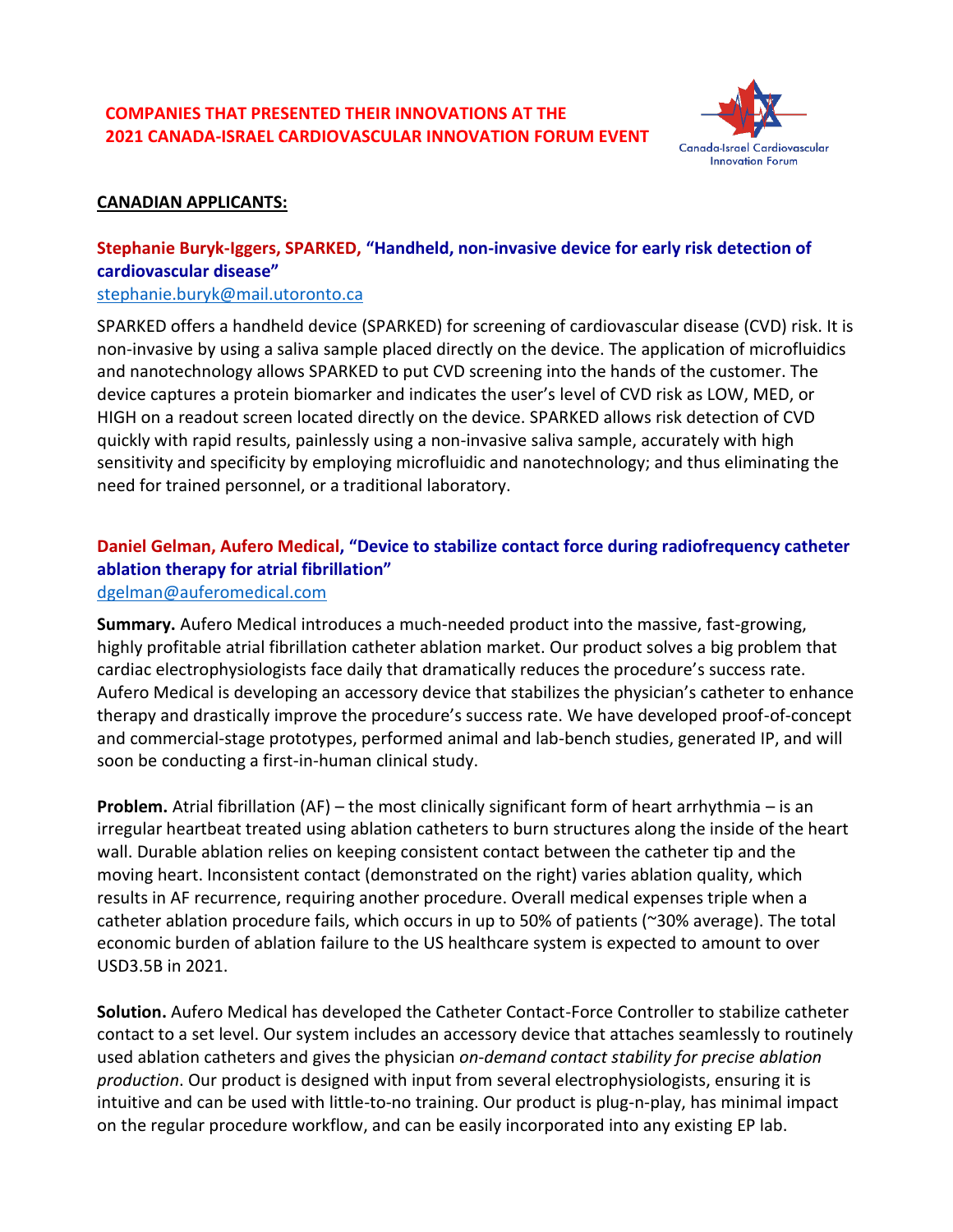

#### **Surath Gomis, Arma Biosciences, "A handheld device for rapid, continuous remote monitoring of biochemical markers in patients with heart failure"** [surath.gomis@mail.utoronto.ca](mailto:surath.gomis@mail.utoronto.ca)

Remote monitoring devices with the capability of biochemical monitoring of disease biomarkers remains an unmet need which could significantly improve patient outcomes with cardiovascular conditions such as heart failure (HF). Over 65 million patients are diagnosed with HF worldwide, where in Canada over 600,000 people live with HF and 50,000 more people are diagnosed each year. HF is the leading cause of hospitalizations and re-hospitalizations due to the challenge of managing discharged patients who can decompensate quickly, leading to 3-4 rehospitalizations per year per patient with average costs of >\$10,000 per patient for 5-10 day mean stays, costing more than \$2.8B per year. Remote monitoring of HF patients would allow patients and their physicians to obtain more data on how their health is trending, enabling early interventions such as with pharmaceutical regimen changes, to avoid re-hospitalization.

We have developed a new sensing strategy which permits molecular analytes to be detected in situ without any external reagents or sample processing, making this technology amenable to a remote monitoring format since it is self-contained, is a single-step measurement for the user, and is portable. Our sensing strategy, called a molecular pendulum (MP), measures the presence and concentrations of molecular biomarkers of disease in just a drop of biofluid, such as blood, saliva, urine, tears, or sweat, using an antibody tethered to the MP. Under an electric field, the MP falls, and we readout sensor motion using as an electric current correlating with protein concentration. For patients with HF, many biochemical markers including B-type natriuretic peptide (BNP), Nterminal (NT)-pro hormone BNP (NTpro-BNP), C-reactive protein (CRP), or cardiac troponin I (cTnI) increase in concentration if patents are decompensating, and we can detect these proteins in blood or saliva. We have already demonstrated detection of BNP in vitro, and cTnI for continuous monitoring in situ in mouse models (Das, J., Gomis, S. et al. Nature Chemistry, 2021).

Currently, HF remote monitoring includes assessment of physical symptoms, and a few externally accessible measurements such as heart rate and blood pressure. Blood tests for biomarkers are generally done during regular doctor visits (every two weeks to every six months depending on the patient's HF severity). Our technology would enable the addition of biochemical measurements of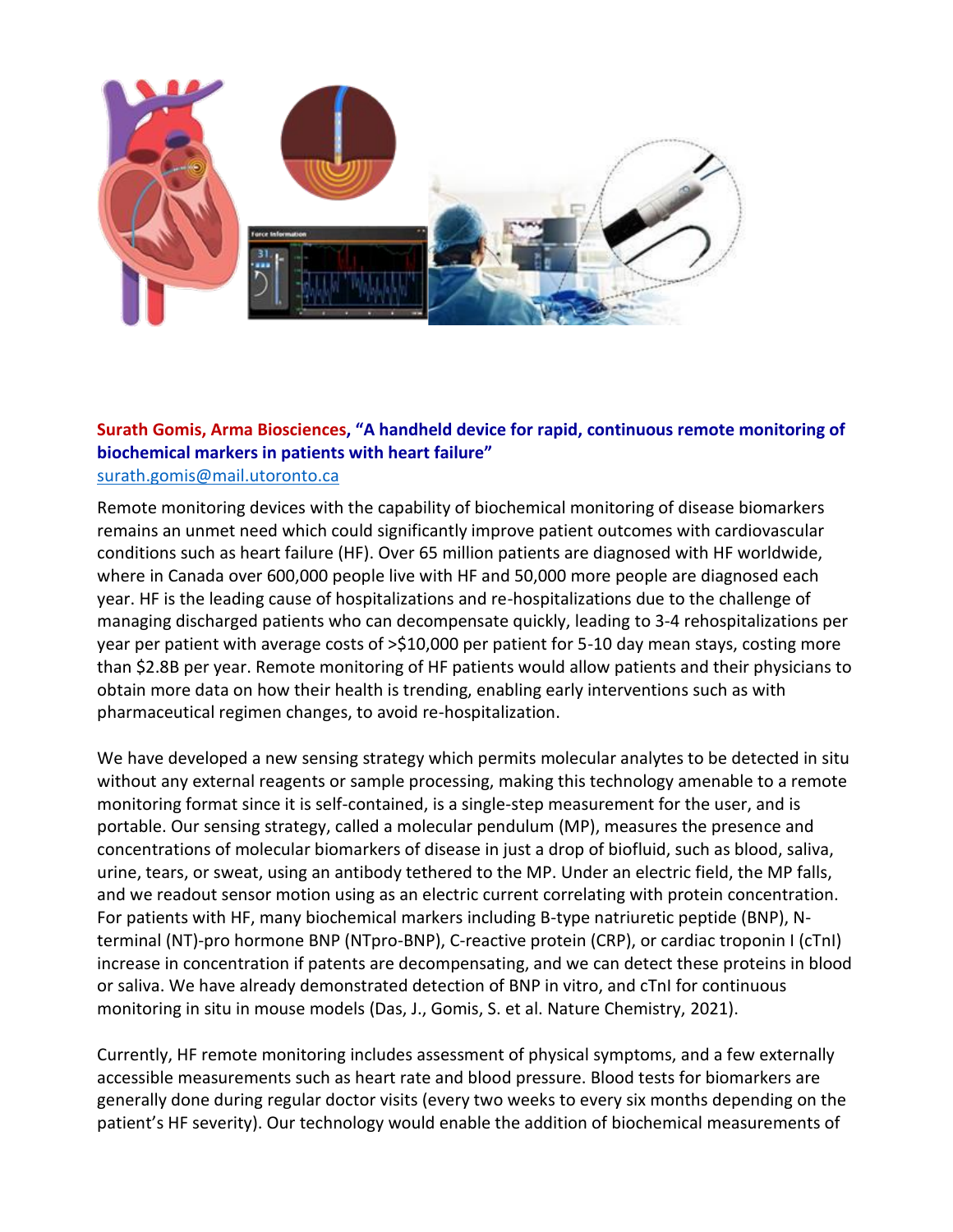BNP and other biomarkers which are a direct response of heart health and mortality in HF patients to be done remotely as frequently as needed, to improve patient outcomes by enabling early intervention. Funding from the Canada-Israel Cardiovascular Innovation Competition would allow us to translate our technology into a remote patient monitoring platform, including the development and scaling up of our sensors as disposable test strips and the handheld measurement device to take the measurements on the test strips. With cardiology collaborators at the Ted Rogers Centre for Heart Research and a strategic partner identified to help with industrial sensor scaling, we are confident in the capabilities of our technology to greatly benefit HF patient outcomes. The support of the CI2 Forum will be instrumental in our preclinical studies.

# **Ali Tavallaei, Magellan Biomedical, "A novel catheter allowing for accurate localized steering and tracking of endoluminal devices"**

#### [ali.tavallaei@magellanbiomedical.com](mailto:ali.tavallaei@magellanbiomedical.com)

It is estimated that more than 2.14 million deflectable catheters are used globally for various cardiovascular interventions. All deflectable catheters are remotely manipulated from outside the body and rely on the same old method of pulling on wires integrated within the catheter to deflect the softer distal end of the catheter. These devices have 3 degrees of freedom (DOF): axial pushpull, rotation, and deflection of the distal end. The user inputs are applied manually from outside the patient body. The remote manipulation of these lengthy and flexible catheters, together with their extensive engagement with the more rigid anatomy along their length, significantly limits the precise navigation and control of these devices. To address these limitations, we have developed an entirely novel approach to catheter steering and tracking that promises to overcome many of the limitations of conventional deflectable catheters. Our proposed solution consists of an expandable Nitinol frame, which is initially constrained within an outer sheath. When we approach the vicinity of the target anatomy using the sheath, then the frame is expanded and anchors to the anatomy of interest. Once the frame is expanded, it acts as a relatively rigid frame of reference that allows for local manipulation—and tracking—of a catheter tip relative to the frame and hence the anatomy to which it is anchored to. As the catheter is manipulated with a number of cables, it is mechanically over-constrained and is not free to move or buckle when under excessive axial force. As the cables are mechanically tracked, using the geometric constraints of the system, the device's position can be tracked with high accuracy relative to the frame and hence the anatomy. The tracking relative to the frame is presented for the user in real-time to provide 3D visualization of the device's position in conjunction with conventional fluoroscopy/US imaging. The proposed platform technology has numerous applications and can be used for therapeutic and diagnostic purposes or both. The manipulated catheter accommodates other devices through its lumen, such as guidewires, needles, ablation catheters, etc., or it can accommodate imaging sensors such as US transducers allowing for forward-looking imaging and a complete image-guided navigation platform.

This technology provides a passive (manually operated) and inexpensive solution that overcomes the intrinsic limitations in steering, tracking, and navigation of conventional cardiovascular devices. **This solution offers localized, accurate, and reliable control** of the catheter position **relative to the anatomy of interest rather than a random trial and error approach** that exists with many conventional devices.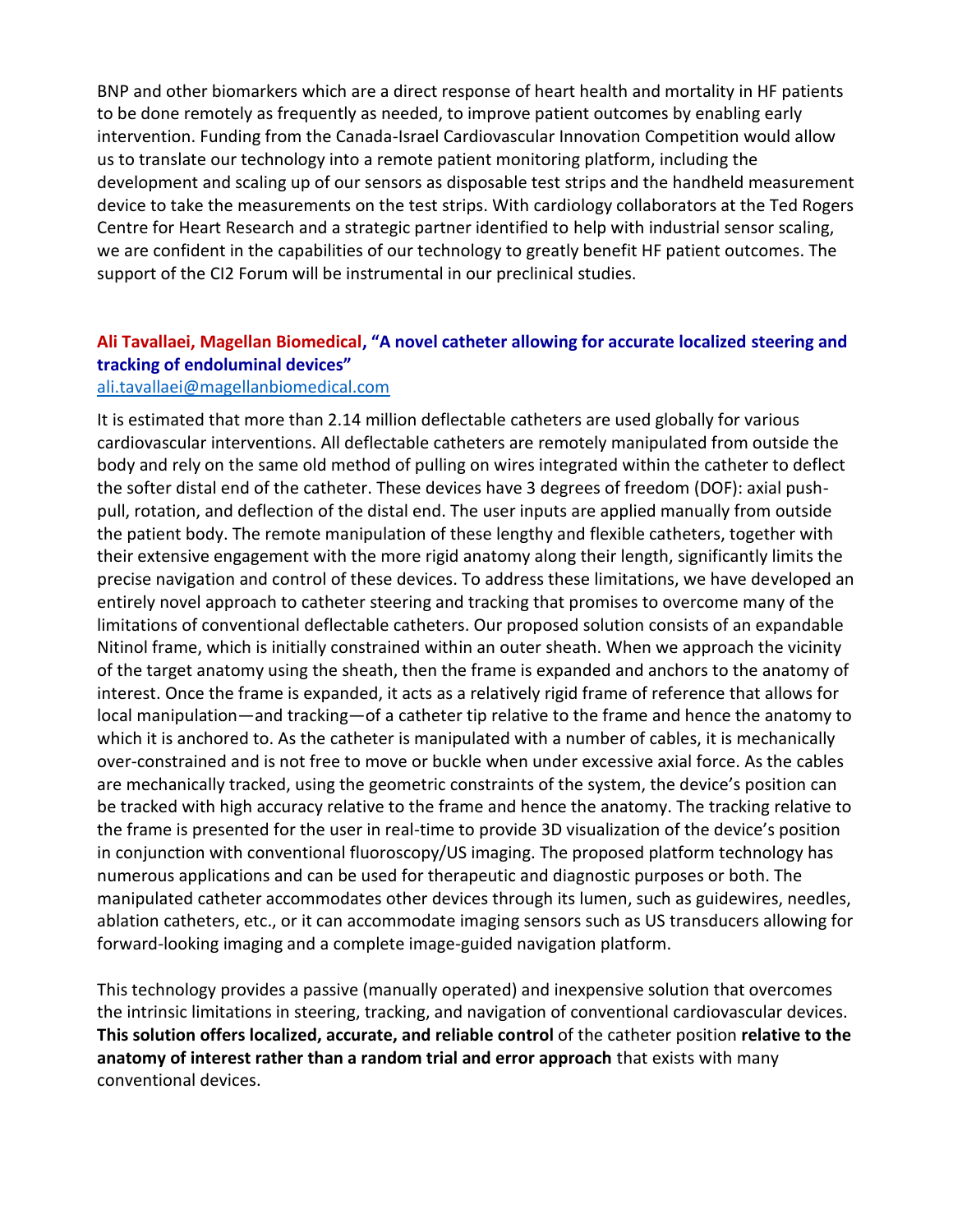### **Ryan Tennant, No named company, "A novel re-entry device for angioplasty of coronary and peripheral chronic total occlusions" [ryan.tennant@uwaterloo.ca](mailto:ryan.tennant@uwaterloo.ca)**

Coronary artery and peripheral artery chronic total occlusions (CTOs) remain a therapeutic challenge for interventionalists. Success rates are approximately 50%-70% for most operators in carefully selected cases. The most common reason for failure is inability to cross the occluded segment with a guidewire into the distal true lumen of the artery. In many of these cases, the guidewire actually crosses the occlusion but has been advanced into the subintimal space and unable to re-enter into the true lumen. Current devices to redirect the guidewire are limited by cost, size/bulkiness of the device (peripheral CTOs), and the requirement for advanced skill set to operate the device (coronary CTOs).

Our innovation is a re-entry device, which is a microcatheter fitted with a micro balloon within the distal end of the device. Inflation of the balloon redirects the guidewire out of the microcatheter at the precise angle required to re-enter the lumen beyond the occlusion. The microcatheter size and function are similar to conventional microcatheters currently used in CTO angioplasty procedures in the coronary and peripheral arteries, and therefore very familiar and comfortable for operators. The proximal end of the microcatheter contains a separate port for an inflation device that is connected through a hypotube inside the catheter lumen to the distal balloon. To confirm orientation of the microcatheter under fluoroscopy, the device has a uniquely shaped radio-opaque marker around the distal tip that appears as a different shape under two 90-degree apart fluoroscopic images. The device kit also contains a realignment rod that can be inserted into the microcatheter to permit rotation of the microcatheter into the desired position for re-entry into the true lumen.

A provisional USA patent application (US 62/566,610) was filed on September 11, 2017. A PCT application, International Publication Number WO 2019/046976 A1, has a filing date Sept 11, 2018. National entry applications have been submitted. The patent is currently in the final stages of being reassigned from the institution (Sunnybrook Health Sciences Centre) to the inventors. Several prototypes have been developed and device freeze is expected in fall 2021.

### **ISRAELI APPLICANTS**

# **Lihu Avitov, Revamp Medical, "The Doraya Catheter - a novel temporary intravenous flow regulator"**

#### [lihua@revampmedical.com](mailto:lihua@revampmedical.com)

Revamp Medical has developed an innovative medical device designed to address the indication of Acute Heart Failure (AHF), a common condition that carries a high morbidity and mortality. Acute heart failure is a sudden worsening of the signs and symptoms of CHF (congestive heart failure), primarily caused by fluid congestion. AHF is a complex systemic disease that causes organ damage and can cause death if not quickly treated.

Fluid decongestion is key in the treatment of AHF patients, where diuretics form the primary decongestive treatment for this condition. 15-30% of ADF admitted patients suffer from Diuretic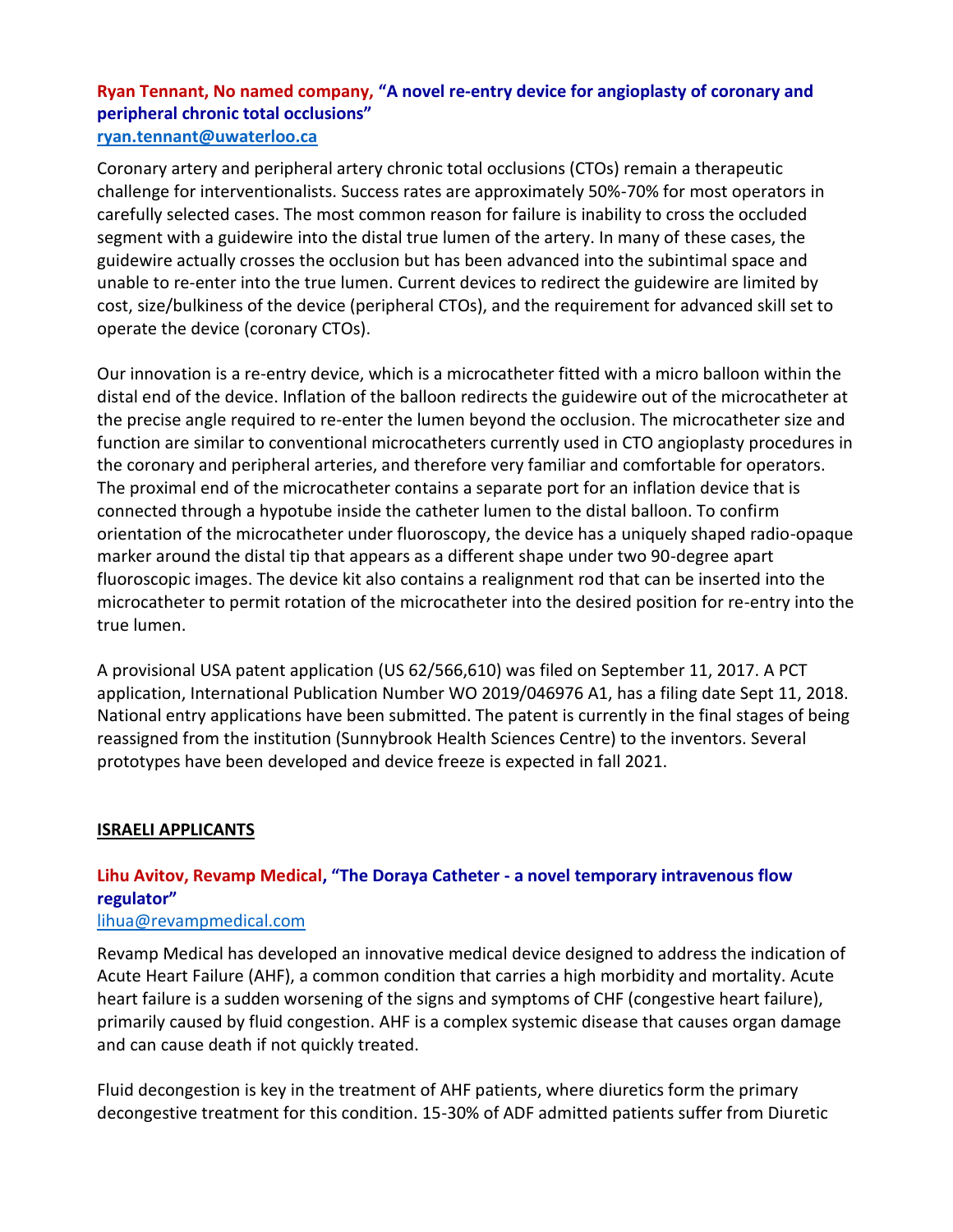Resistance, defined as failure to achieve effective congestion relief despite appropriate or escalating diuretic doses.

The leading contributing factors to diuretic resistance are **Increased Central Venous Pressure (CVP) & Renal Venous Pressure (RVP)**. The Doraya is a temporary (up to 12 hours) intervention to reduce CVP/RVP with the goal to improve diuretic responsiveness and improve congestion signs and symptoms.The Doraya Catheter is a temporary intravenous flow regulator that is percutaneously positioned in the inferior vena cava below the level of the renal veins. The catheter distal frame creates a modulation of venous flow, resulting in reduced CVP at the outlet of the renal veins. By creating an optimal hemodynamic environment, the Doraya enables diuretic efficiency to relieve congestion and restore organ function following AHF, reducing prolonged hospital admissions and readmission rates.Revamp completed a 9 patient FIH study in Europe and Israel, with promising results. The initial data demonstrated safety (no device related SAE, stable hemodynamics, 100% successful deployment and removal) and signs of improvements (2.6X improvement in Urine output rate, >30% CVP/RAP reduction, improvement in dyspnea and edema at 48 hours). Based on these results, FDA granted the Doraya a Breakthrough Device Designation in mid 2020.

The company is now preparing for an Early Feasibility Study in the US (5 sites, all in the NY area) to start enrollment late 2021, and is looking to expand its clinical work to Europe and Canada as well, with the goal of obtaining a CE mark.

### **Nitai Hanani, Paragate Medical, "Implantable Peritoneal Ultrafiltration Device (IPUD), for continuous & active fluid decongestion in heart failure patients"** [nitai@paragate-medical.com](mailto:nitai@paragate-medical.com)

Paragate Medical aims to improve clinical condition of fluid overloaded patients by **continuously removing extracellular fluids** with a unique fully implantable peritoneal ultrafiltration device, operating non-aggressively and independently of the kidneys' function.

The Paragate device breaks the hospitalization cycle for the chronic overloaded patients. Instead of receiving acute and aggressive diuresis treatments that do not prevent recurrence of the overload episodes, the Paragate device offers an active 24/7 out-of-hospital solution that goes beyond the monitoring.

# **Elon Reshef, Invatin Technologies, "A Novel Continuous Stroke Prevention Device"** [elon@invatin.com](mailto:elon@invatin.com)

INVATIN developed the SYNAXIS, a first in class permanent aortic implantable apparatus for diversion of thromboembolic materials from the brain. The device was developed to address the large population of patients with atrial fibrillation (AF), high stroke risk, and high bleeding risk. Patients that cannot be treated with other measures are the ultimate candidates for the SYNAXIS. Accordingly, it may be used in patients with intra-cardiac thrombi and in patients who are at risk for non-left atrial auricle (LAA) related cerebral embolization. The device confers a new approach towards stroke prevention, and poses several advantages as compared with available technologies and drugs.